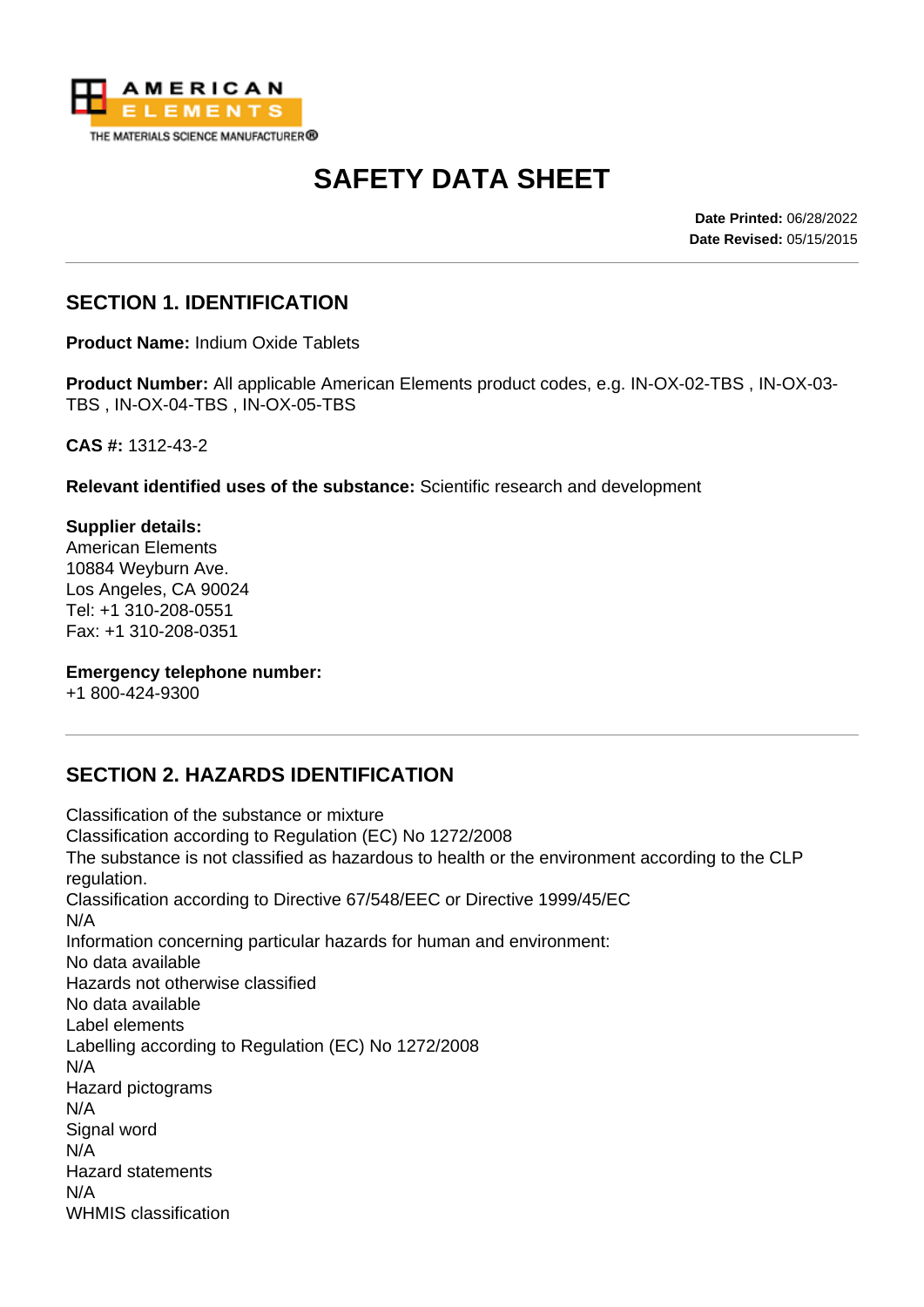```
Not controlled
Classification system
HMIS ratings (scale 0-4)
(Hazardous Materials Identification System)
HEALTH
FIRE
REACTIVITY
1
\Omega1
Health (acute effects) = 1Flammability = 0Physical Hazard = 1Other hazards
Results of PBT and vPvB assessment
PBT: N/A
vPvB: N/A
```
#### **SECTION 3. COMPOSITION/INFORMATION ON INGREDIENTS**

Substances CAS No. / Substance Name: 1312-43-2 Indium(III) oxide Identification number(s): EC number: 215-193-9

#### **SECTION 4. FIRST AID MEASURES**

Description of first aid measures If inhaled: Supply patient with fresh air. If not breathing, provide artificial respiration. Keep patient warm. Seek immediate medical advice. In case of skin contact: Immediately wash with soap and water; rinse thoroughly. Seek immediate medical advice. In case of eye contact: Rinse opened eye for several minutes under running water. Consult a physician. If swallowed: Seek medical treatment. Information for doctor Most important symptoms and effects, both acute and delayed No data available Indication of any immediate medical attention and special treatment needed No data available

#### **SECTION 5. FIREFIGHTING MEASURES**

Extinguishing media Suitable extinguishing agents Product is not flammable. Use fire-fighting measures that suit the surrounding fire.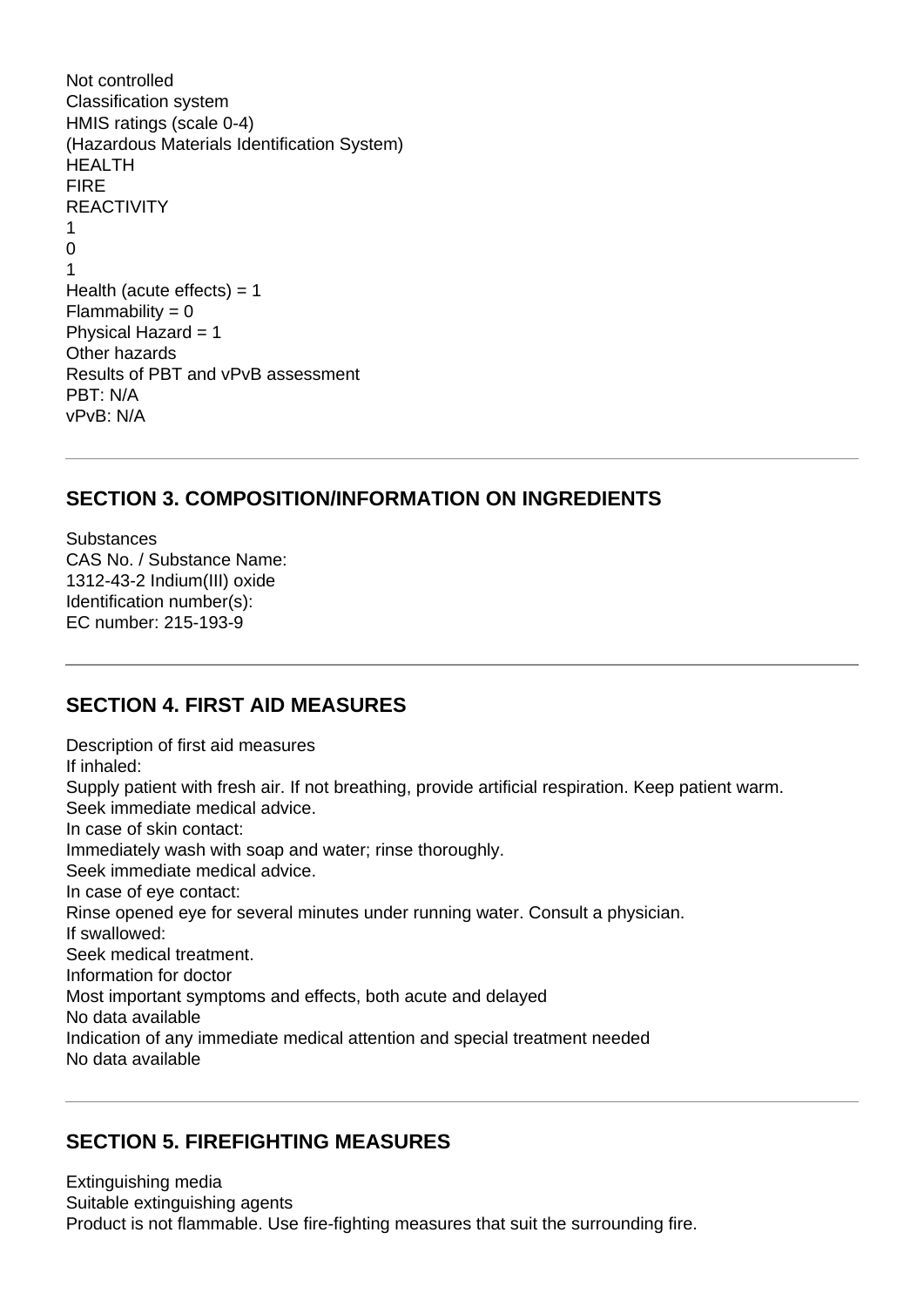Special hazards arising from the substance or mixture If this product is involved in a fire, the following can be released: Metal oxide fume Advice for firefighters Protective equipment: Wear self-contained respirator. Wear fully protective impervious suit.

# **SECTION 6. ACCIDENTAL RELEASE MEASURES**

Personal precautions, protective equipment and emergency procedures Use personal protective equipment. Keep unprotected persons away. Ensure adequate ventilation Environmental precautions: Do not allow material to be released to the environment without official permits. Do not allow product to enter drains, sewage systems, or other water courses. Do not allow material to penetrate the ground or soil. Methods and materials for containment and cleanup: Pick up mechanically. Prevention of secondary hazards: No special measures required. Reference to other sections See Section 7 for information on safe handling See Section 8 for information on personal protection equipment. See Section 13 for disposal information.

# **SECTION 7. HANDLING AND STORAGE**

**Handling** Precautions for safe handling Keep container tightly sealed. Store in cool, dry place in tightly closed containers. Information about protection against explosions and fires: The product is not flammable Conditions for safe storage, including any incompatibilities Requirements to be met by storerooms and receptacles: No special requirements. Information about storage in one common storage facility: Store away from oxidizing agents. Further information about storage conditions: Keep container tightly sealed. Store in cool, dry conditions in well-sealed containers. Specific end use(s) No data available

#### **SECTION 8. EXPOSURE CONTROLS/PERSONAL PROTECTION**

Additional information about design of technical systems:

Properly operating chemical fume hood designed for hazardous chemicals and having an average face velocity of at least 100 feet per minute.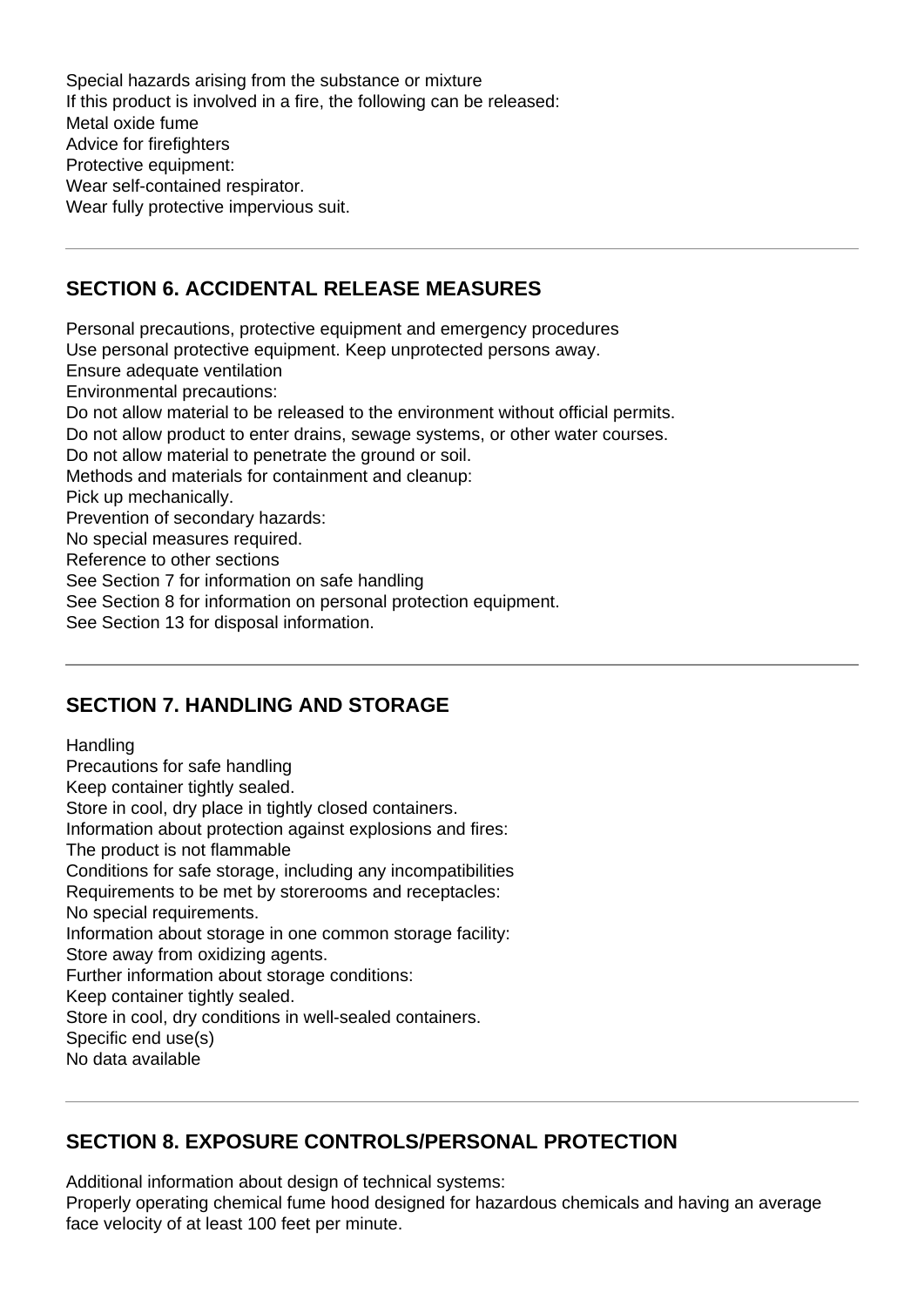Control parameters

Components with limit values that require monitoring at the workplace: 1312-43-2 Indium(III) oxide (100.0%)

REL (USA) Long-term value: 0.1 mg/m<sup>3</sup> as In

TLV (USA) Long-term value: 0.1 mg/m $^3$  as In EL (Canada) Long-term value: 0.1 mg/m<sup>3</sup> as In Additional information: No data Exposure controls Personal protective equipment Follow typical protective and hygienic practices for handling chemicals. Keep away from foodstuffs, beverages and feed. Remove all soiled and contaminated clothing immediately. Wash hands before breaks and at the end of work. Maintain an ergonomically appropriate working environment. Breathing equipment: Use suitable respirator when high concentrations are present. Protection of hands: Impervious gloves Inspect gloves prior to use. Suitability of gloves should be determined both by material and quality, the latter of which may vary by manufacturer. Penetration time of glove material (in minutes) No data available Eye protection: Safety glasses Body protection: Protective work clothing.

# **SECTION 9. PHYSICAL AND CHEMICAL PROPERTIES**

Information on basic physical and chemical properties Appearance: Form: Powder or solid in various forms or granules Color: Yellow Odor: Odorless Odor threshold: No data available. pH: N/A Melting point/Melting range: 850 °C (1562 °F) (volat.) Boiling point/Boiling range: No data available Sublimation temperature / start: No data available Flammability (solid, gas): No data available. Ignition temperature: No data available Decomposition temperature: No data available Autoignition: No data available. Danger of explosion: No data available. Explosion limits: Lower: No data available Upper: No data available Vapor pressure: N/A Density at 20 °C (68 °F): 7.18 g/cm<sup>3</sup> (59.917 lbs/gal) Relative density No data available. Vapor density: N/A Evaporation rate: N/A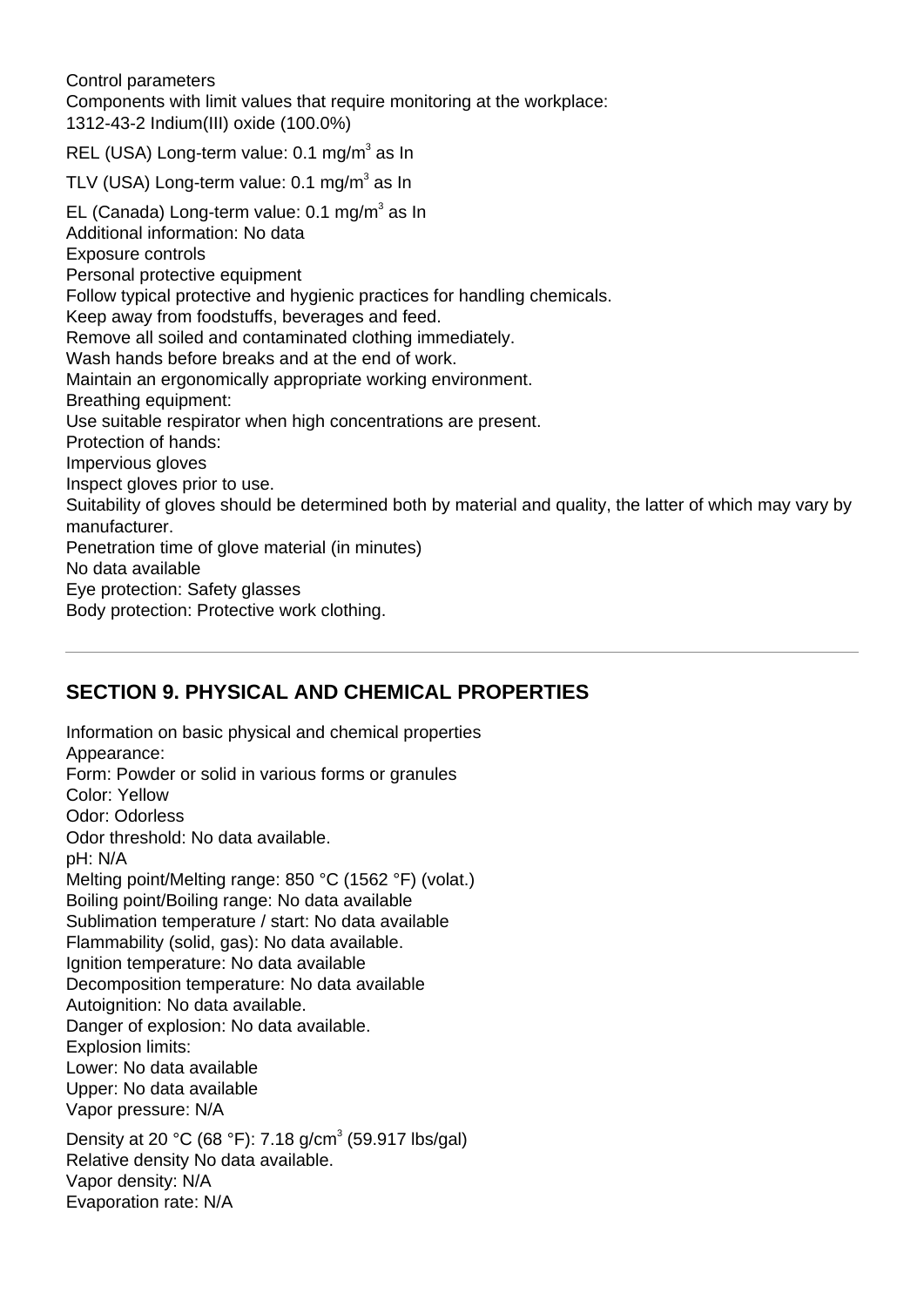Solubility in Water (H<sub>2</sub>O): Insoluble Partition coefficient (n-octanol/water): No data available. Viscosity: Dynamic: N/A Kinematic: N/A Other information No data available

#### **SECTION 10. STABILITY AND REACTIVITY**

**Reactivity** No data available Chemical stability Stable under recommended storage conditions. Thermal decomposition / conditions to be avoided: Decomposition will not occur if used and stored according to specifications. Possibility of hazardous reactions Reacts with strong oxidizing agents Conditions to avoid No data available Incompatible materials: Oxidizing agents Hazardous decomposition products: Metal oxide fume

# **SECTION 11. TOXICOLOGICAL INFORMATION**

Information on toxicological effects Acute toxicity: The Registry of Toxic Effects of Chemical Substances (RTECS) contains acute toxicity data for components in this product. LD/LC50 values that are relevant for classification: No data Skin irritation or corrosion: May cause irritation Eye irritation or corrosion: May cause irritation Sensitization: No sensitizing effects known. Germ cell mutagenicity: No effects known. Carcinogenicity: No classification data on carcinogenic properties of this material is available from the EPA, IARC, NTP, OSHA or ACGIH. Reproductive toxicity: No effects known. Specific target organ system toxicity - repeated exposure: No effects known. Specific target organ system toxicity - single exposure: No effects known. Aspiration hazard: No effects known. Subacute to chronic toxicity: No effects known. Additional toxicological information: To the best of our knowledge the acute and chronic toxicity of this substance is not fully known.

# **SECTION 12. ECOLOGICAL INFORMATION**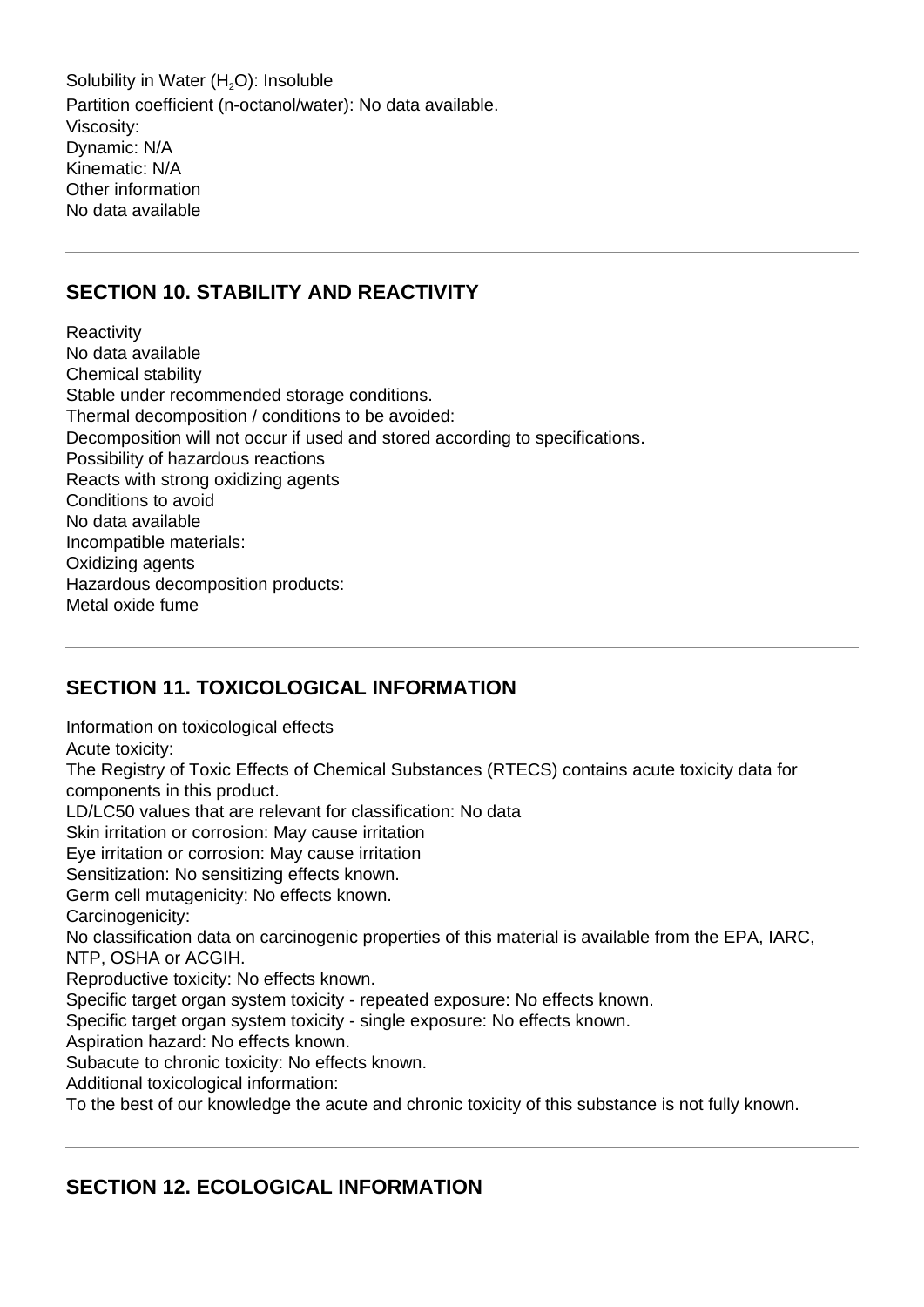**Toxicity** Aquatic toxicity: No data available Persistence and degradability No data available Bioaccumulative potential No data available Mobility in soil No data available Additional ecological information: Do not allow material to be released to the environment without official permits. Avoid transfer into the environment. Results of PBT and vPvB assessment PBT: N/A vPvB: N/A Other adverse effects No data available

#### **SECTION 13. DISPOSAL CONSIDERATIONS**

Waste treatment methods Recommendation Consult official regulations to ensure proper disposal. Uncleaned packagings: Recommendation: Disposal must be made according to official regulations.

#### **SECTION 14. TRANSPORT INFORMATION**

UN-Number DOT, ADN, IMDG, IATA N/A UN proper shipping name DOT, ADN, IMDG, IATA N/A Transport hazard class(es) DOT, ADR, ADN, IMDG, IATA Class N/A Packing group DOT, IMDG, IATA N/A Environmental hazards: N/A Special precautions for user N/A Transport in bulk according to Annex II of MARPOL73/78 and the IBC Code N/A Transport/Additional information: DOT Marine Pollutant (DOT):